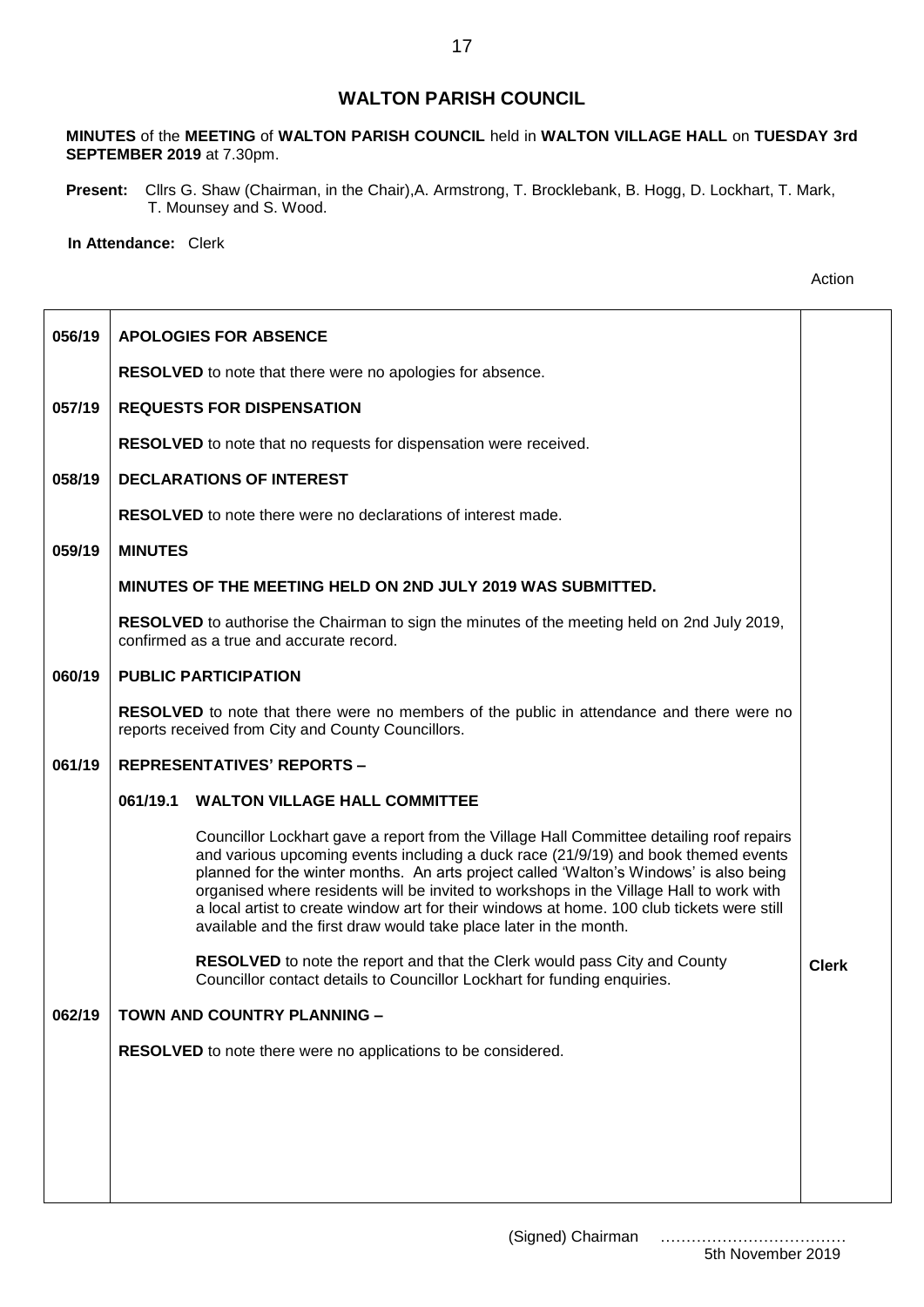| 063/19 | <b>FINANCIAL MATTERS</b>                                                                                                                                                                                                     |                                                                                                                                                                                   |              |  |  |
|--------|------------------------------------------------------------------------------------------------------------------------------------------------------------------------------------------------------------------------------|-----------------------------------------------------------------------------------------------------------------------------------------------------------------------------------|--------------|--|--|
|        | 063/19.1<br><b>BANK RECONCILIATION TO 31.07.19</b>                                                                                                                                                                           |                                                                                                                                                                                   |              |  |  |
|        |                                                                                                                                                                                                                              | There was submitted a report by the Clerk on the reconciliation of the Council's<br>financial records with its bank account statements.                                           |              |  |  |
|        |                                                                                                                                                                                                                              | RESOLVED to receive and note the bank reconciliation and balance to 31st July 2019<br>of £12,428.00. Councillor Lockhart signed the bank reconciliation.                          |              |  |  |
|        | 063/19.2                                                                                                                                                                                                                     | <b>MONITORING REPORT</b>                                                                                                                                                          |              |  |  |
|        | The Clerk submitted a monitoring report for the Council's finances to date.                                                                                                                                                  |                                                                                                                                                                                   |              |  |  |
|        | RESOLVED to note the report.                                                                                                                                                                                                 |                                                                                                                                                                                   |              |  |  |
|        | 063/19.3                                                                                                                                                                                                                     | <b>EXPENDITURE TO APPROVE</b>                                                                                                                                                     |              |  |  |
|        | There was submitted a report by the Clerk detailing expenditure to approve.                                                                                                                                                  |                                                                                                                                                                                   |              |  |  |
|        |                                                                                                                                                                                                                              | <b>RESOLVED</b> to authorise payment of the accounts listed in the Appendix hereto<br>amounting to £998.68.                                                                       |              |  |  |
|        | 063/19.4<br><b>PAYE</b>                                                                                                                                                                                                      |                                                                                                                                                                                   |              |  |  |
|        |                                                                                                                                                                                                                              | <b>RESOLVED</b> to note that despite several phone calls to HMR&C the PAYE discrepancy<br>was still not fully resolved. The Clerk would call again in order to resolve the issue. | <b>Clerk</b> |  |  |
|        | <b>NALC MODEL FINANCIAL REGULATIONS 2019</b><br>063/19.5                                                                                                                                                                     |                                                                                                                                                                                   |              |  |  |
|        |                                                                                                                                                                                                                              | 2019 NALC model financial regulations were submitted to the meeting.                                                                                                              |              |  |  |
|        |                                                                                                                                                                                                                              | RESOLVED to note that financial regulations were reviewed, updated and adopted.                                                                                                   |              |  |  |
|        | 063/19.6                                                                                                                                                                                                                     | <b>PRECEPT</b>                                                                                                                                                                    |              |  |  |
|        |                                                                                                                                                                                                                              | <b>RESOLVED</b> to note that members would give consideration to future projects for the<br>parish which may affect the precept and inform the Clerk of any costs involved.       | <b>ALL</b>   |  |  |
| 064/19 |                                                                                                                                                                                                                              | <b>PUBLIC CONSULTATION</b>                                                                                                                                                        |              |  |  |
|        | Consideration was given to reviewing the Parish Plan which had last been updated in 2012/13.                                                                                                                                 |                                                                                                                                                                                   |              |  |  |
|        | RESOLVED that Councillors Brocklebank and Shaw would liaise with other interested parties,<br><b>TB/GS</b><br>gather key points for consideration and report back at the next meeting.                                       |                                                                                                                                                                                   |              |  |  |
| 065/19 | <b>PUBLIC PARTICPATION</b>                                                                                                                                                                                                   |                                                                                                                                                                                   |              |  |  |
|        | RESOLVED to note that the reviewed Public Participation Policy was now available on the<br>website.                                                                                                                          |                                                                                                                                                                                   |              |  |  |
| 066/19 |                                                                                                                                                                                                                              | <b>WILDFLOWER PLANTING</b>                                                                                                                                                        |              |  |  |
|        | Following a request from a local resident, Councillor Lockhart had enquired about permission to<br>plant wildflowers on areas of the village green and the Clerk gave details of possible funding<br>bodies for the project. |                                                                                                                                                                                   |              |  |  |
|        | RESOLVED, after further discussion, to add the project to the proposed Parish Plan questionnaire<br>for parishioners views on the matter.                                                                                    |                                                                                                                                                                                   |              |  |  |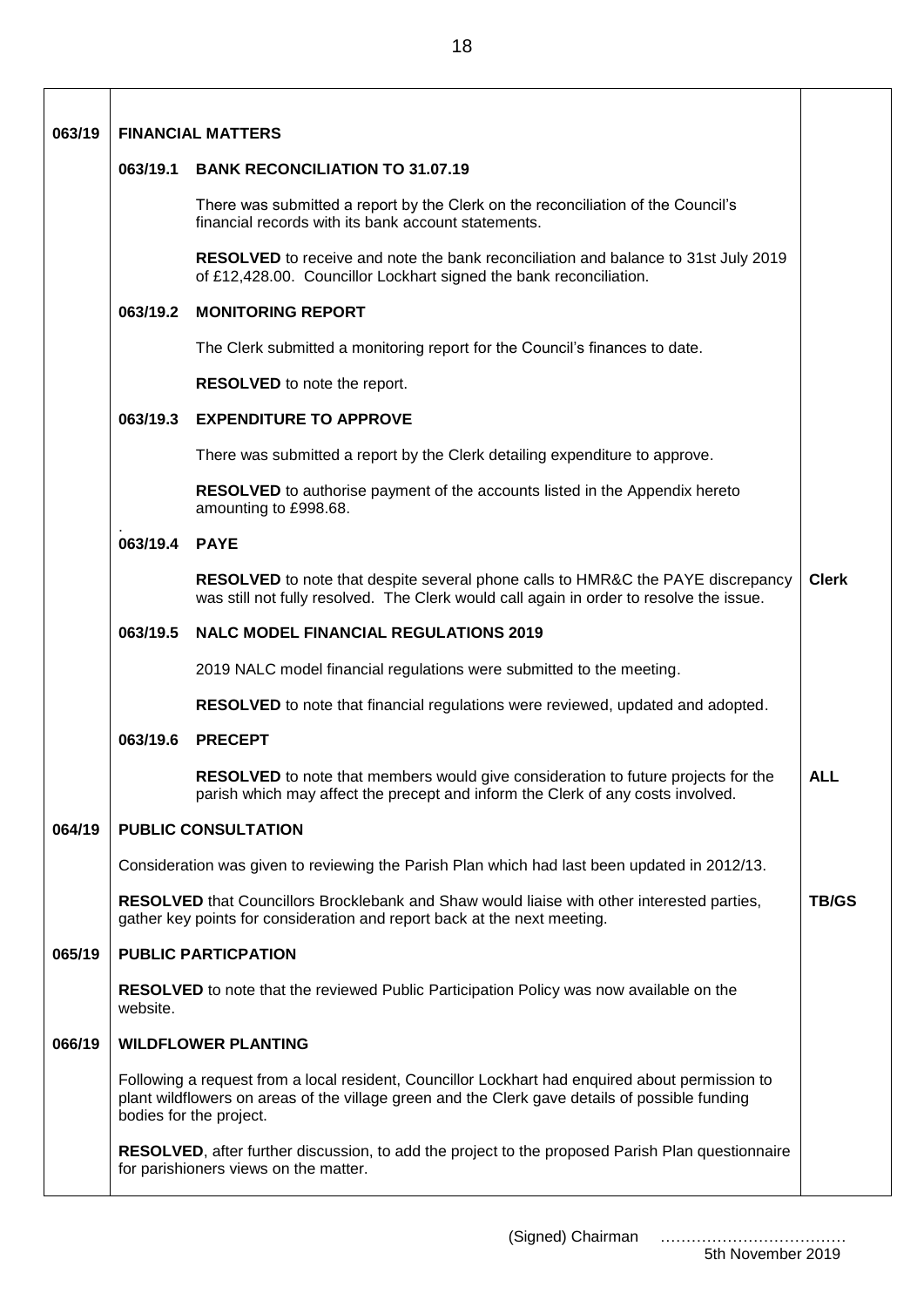| 067/19 | <b>WOODLAND AREA</b>                                                                                                                                                                                                 |                                                                                                                                                                                                                                                                                                                                                                                                                       |  |  |  |
|--------|----------------------------------------------------------------------------------------------------------------------------------------------------------------------------------------------------------------------|-----------------------------------------------------------------------------------------------------------------------------------------------------------------------------------------------------------------------------------------------------------------------------------------------------------------------------------------------------------------------------------------------------------------------|--|--|--|
|        | Councillors Lockhart and Shaw had undertaken a site visit to the woodland area to look at what<br>repairs/maintenance/improvements were required.                                                                    |                                                                                                                                                                                                                                                                                                                                                                                                                       |  |  |  |
|        | RESOLVED to add the matter to the proposed Parish Plan questionnaire for parishioners' views<br>on the matter.                                                                                                       |                                                                                                                                                                                                                                                                                                                                                                                                                       |  |  |  |
| 068/19 | <b>ENVIRONMENTAL ISSUES</b>                                                                                                                                                                                          |                                                                                                                                                                                                                                                                                                                                                                                                                       |  |  |  |
|        |                                                                                                                                                                                                                      | Consideration was given to the installation of a public water fountain in the village.                                                                                                                                                                                                                                                                                                                                |  |  |  |
|        | RESOLVED, after reviewing the costs and daily/weekly maintenance that the project was<br>currently not financially viable.                                                                                           |                                                                                                                                                                                                                                                                                                                                                                                                                       |  |  |  |
| 069/19 | <b>SIGNS AT ENTRANCES TO VILLAGE</b>                                                                                                                                                                                 |                                                                                                                                                                                                                                                                                                                                                                                                                       |  |  |  |
|        | Councillor Lockhart reported that signs at the entrances to the village detailing local services<br>would require planning permission which could prove quite costly.                                                |                                                                                                                                                                                                                                                                                                                                                                                                                       |  |  |  |
|        | Members were also concerned that information on the signs could go out of date quite quickly and<br>would need replaced.                                                                                             |                                                                                                                                                                                                                                                                                                                                                                                                                       |  |  |  |
|        |                                                                                                                                                                                                                      | RESOLVED not to pursue the project.                                                                                                                                                                                                                                                                                                                                                                                   |  |  |  |
| 070/19 | <b>WEBSITE-</b>                                                                                                                                                                                                      |                                                                                                                                                                                                                                                                                                                                                                                                                       |  |  |  |
|        | 070/19.1                                                                                                                                                                                                             | <b>WEBSITE ACESSIBILTY REGULATIONS</b>                                                                                                                                                                                                                                                                                                                                                                                |  |  |  |
|        |                                                                                                                                                                                                                      | The Clerk reported on website accessibility regulations and that the Council's website<br>needed to be compliant by September 2020. Testing of various parts of the website<br>had been undertaken and unfortunately in some areas it had failed. Further testing<br>and problem solving was ongoing. Funding in next year's budget would be made<br>available to cover possible costs to make the website compliant. |  |  |  |
|        |                                                                                                                                                                                                                      | <b>RESOLVED</b> to note the report.                                                                                                                                                                                                                                                                                                                                                                                   |  |  |  |
|        | 070/19.2                                                                                                                                                                                                             | <b>WEBSITE LINKS</b>                                                                                                                                                                                                                                                                                                                                                                                                  |  |  |  |
|        |                                                                                                                                                                                                                      | Consideration was given to a request for links to the nearest jobcentre and register<br>office to be added to the website.                                                                                                                                                                                                                                                                                            |  |  |  |
|        |                                                                                                                                                                                                                      | RESOLVED to refuse the request.                                                                                                                                                                                                                                                                                                                                                                                       |  |  |  |
| 071/19 |                                                                                                                                                                                                                      | <b>OLD CENTURION PUB</b>                                                                                                                                                                                                                                                                                                                                                                                              |  |  |  |
|        | The Clerk reported that despite several requests, no further information had been received from<br>the City Council.                                                                                                 |                                                                                                                                                                                                                                                                                                                                                                                                                       |  |  |  |
|        | <b>RESOLVED</b> to invite Chris Hardman and Councillor Shepherd to a meeting with members of the<br>Parish Council at their earliest convenience. Dr. Gooding (Chief Executive) would be informed of<br>the request. |                                                                                                                                                                                                                                                                                                                                                                                                                       |  |  |  |
|        |                                                                                                                                                                                                                      |                                                                                                                                                                                                                                                                                                                                                                                                                       |  |  |  |
|        |                                                                                                                                                                                                                      |                                                                                                                                                                                                                                                                                                                                                                                                                       |  |  |  |
|        |                                                                                                                                                                                                                      |                                                                                                                                                                                                                                                                                                                                                                                                                       |  |  |  |
|        |                                                                                                                                                                                                                      |                                                                                                                                                                                                                                                                                                                                                                                                                       |  |  |  |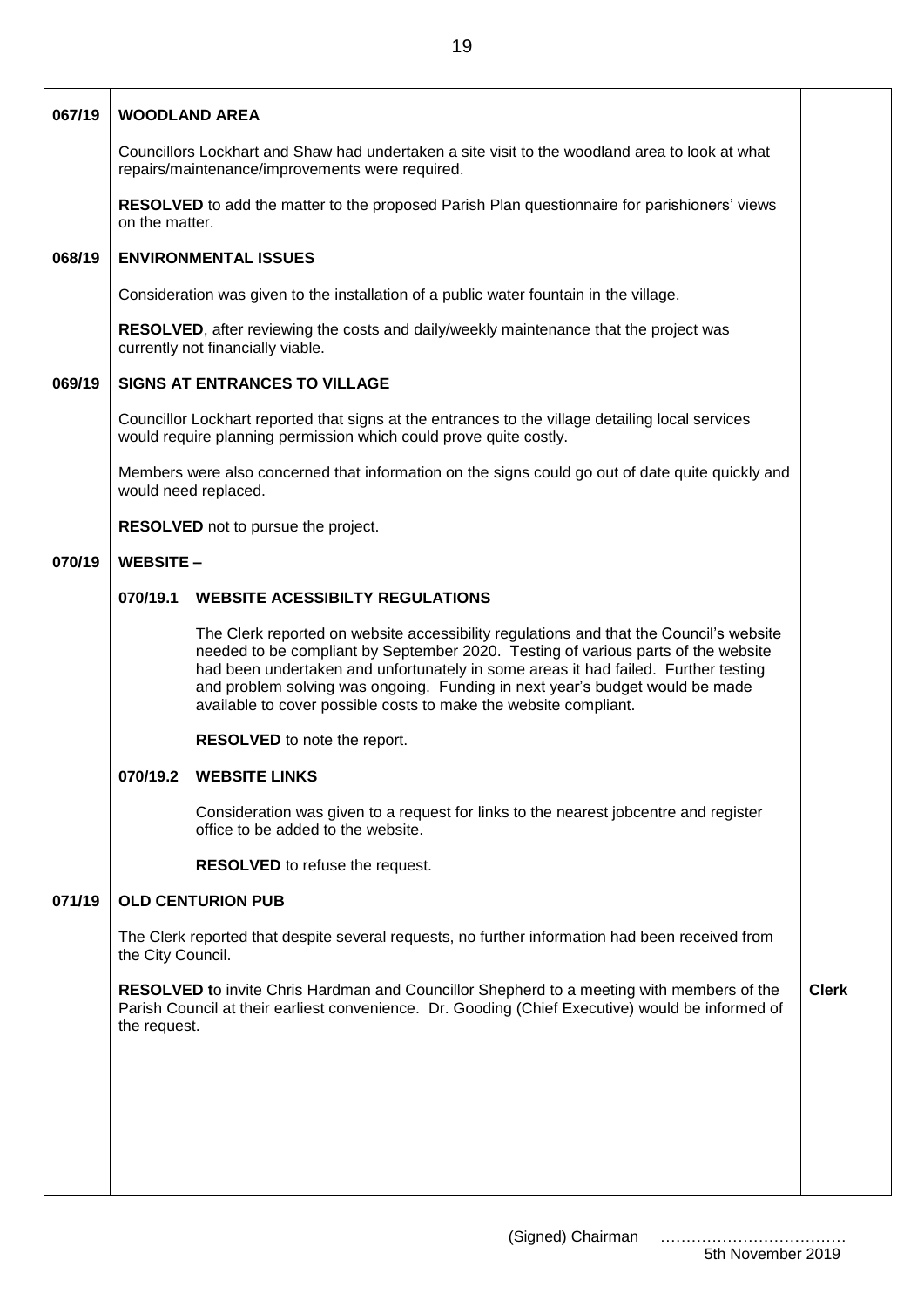**072/19 073/19 074/19 075/19 076/19 CALC RESOLVED** that the following correspondence from CALC was received and noted:- **072/19.1 CALC CIRCULAR –** September 2019. (to be circulated when received) **072/19.2 LANCASTER ENVIRONMENT CENTRE STUDENT PROJECTS 072/19.3 NORTH WEST COASTAL ACCESS UPDATE – July 2019 072/19.4 TRAINING AND LOG-IN 072/19.5 WORKING TOGETHER STATEMENT 072/19.6 ELECTIONS TO CALC EXECUTIVE COMMITTEE CORRESPONDENCE RECEIVED BY THE CLERK RESOLVED** to note the following correspondence had been received: - **073/19.1 CUMBRIA POLICE** – Email from Cumbria Highways. **073/19.2 BRAMPTON & BEYOND COMMUNITY TRUST** – Details of AGM, 26<sup>th</sup> September 2019. **073/19.3 BRAMPTON LOCAL HISTORY GROUP LITERATURE AVAILABLE FROM CLERK – RESOLVED** to note the following literature was available from the Clerk:- **074/19.1 NOTICE OF EXECUTIVE KEY DECISIONS –** 16th August 2019. **AGENDA ITEMS FOR NEXT MEETING ˖ Grass cutting tender ˖ Tree inspection ˖ Parish Plan Old Centurion Pub RESOLVED** to note that any further items for consideration should be submitted to the Clerk on or before 29<sup>th</sup> October 2019. **DATE OF NEXT MEETING -** Tuesday 5th November 2019, Newtown Village Hall, 7.30pm. Meeting closed at 8.50pm.